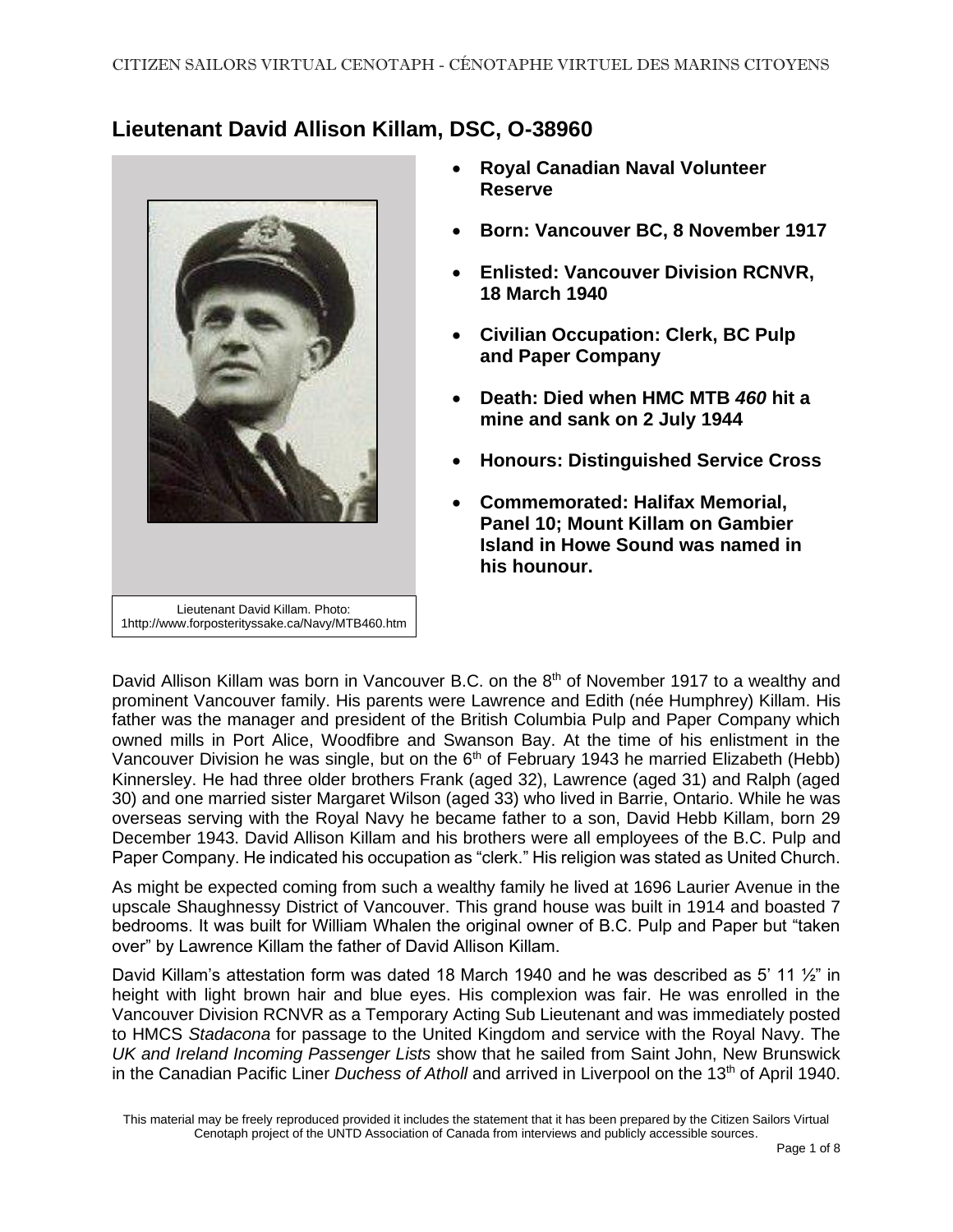One of his travelling companions was Cornelius Burke who was also to serve in Motor Torpedo Boats and won a Distinguished Service Cross in 1944. David Killam was taken on strength in HMS *King Alfred,* prior to his arrival, effective 30 March 1940 and remained there until 23 May 1940. *King Alfred* was the primary training establishment for all reserve officers joining the wartime Royal Navy. He briefly appeared on the books of HMS *Pembroke* in late May and early June but most likely for accounting purposes as he was back in *King Alfred* on the 14th of June where he remained for two weeks before being appointed to HMS *Victory* additional for Motor Launch Coastal service. This was once again for accounting purposes while he was being trained for service in coastal forces. He was confirmed in rank as a Temporary Sub Lieutenant on the  $5<sup>th</sup>$  of November 1940 with seniority 18 March 1940.

The evacuation of Dunkirk took place between 27 May 1940 and 4 June 1940. David Killam indicated in a letter written to Admiral Nelles dated 10 October 1941 requesting leave and that from April of 1940 he was part of an evacuation and demolition party serving in France. Killam received the Distinguished Service Cross on 2 August 1940 for his actions during the evacuation of British forces from the shores Dunkirk, France.

The related report states that "He won his Distinguished Service Cross at Dunkirk for his valour in attempting three times to land a tiny power boat on the fire-swept beach to take off British officers. His boat was finally overturned by near direct shell hits. Twice he swam back to the destroyer for another small boat, but the third time there were none left."

He went on in his letter to Admiral Nelles to say that he had served in Motor Launches in the English Channel and on the North Coast of Africa and had not had any leave since Christmas of 1940.

Meanwhile it appeared as if the RCNVR had lost track of him according to a news clipping from the Vancouver Sun dated 14 December 1940 which indicated that his application to join the RCNVR had been received and was receiving consideration. He was asked to get in touch with local naval authorities for a medical examination if he was still interested. David's father Lawrence Killam wrote a very sharp letter to RCN Barracks in Esquimalt pointing out that his son was on active service in England. This prompted a memorandum from the office of the Minister of National Defence requiring a complete investigation into the circumstances related to the news item from the Vancouver Sun. There followed a lengthy report which attempted to explain the circumstances that led to this apparent gaffe on the part of Naval authorities.

The simple explanation offered by the recruiting officer in Esquimalt was the failure of Sub Lieutenant Killam to inform his office that he had been selected for special training with the Royal Navy and had therefore joined another service. It was considered to be an "understandable" mistake, but not one to be repeated. David Killam's father indicated that he had not been responsible for the newspaper article and was prepared to overlook the incident.

On the 15th of February 1941 David Killam was appointed to HMS *St Christopher* a shore establishment located in Fort William Scotland. HMS *St Christopher* was commissioned in October of 1940 and in service for only four years. The base existed to train the crews of a variety of different inshore patrol craft. Most of the courses lasted several weeks and it was the primary training establishment for Motor Torpedo Boats. The base was estimated to have trained around 55,000 personnel from several different allied countries during its years in commission. By April 1942 there were around 80 to 90 boats at the training base, comprising a number of different flotillas.

David Killam next appeared on the books of HMS *Drake IV* located in Devonport, England. It was the practice for crews of coastal vessels to be administered through shore establishments and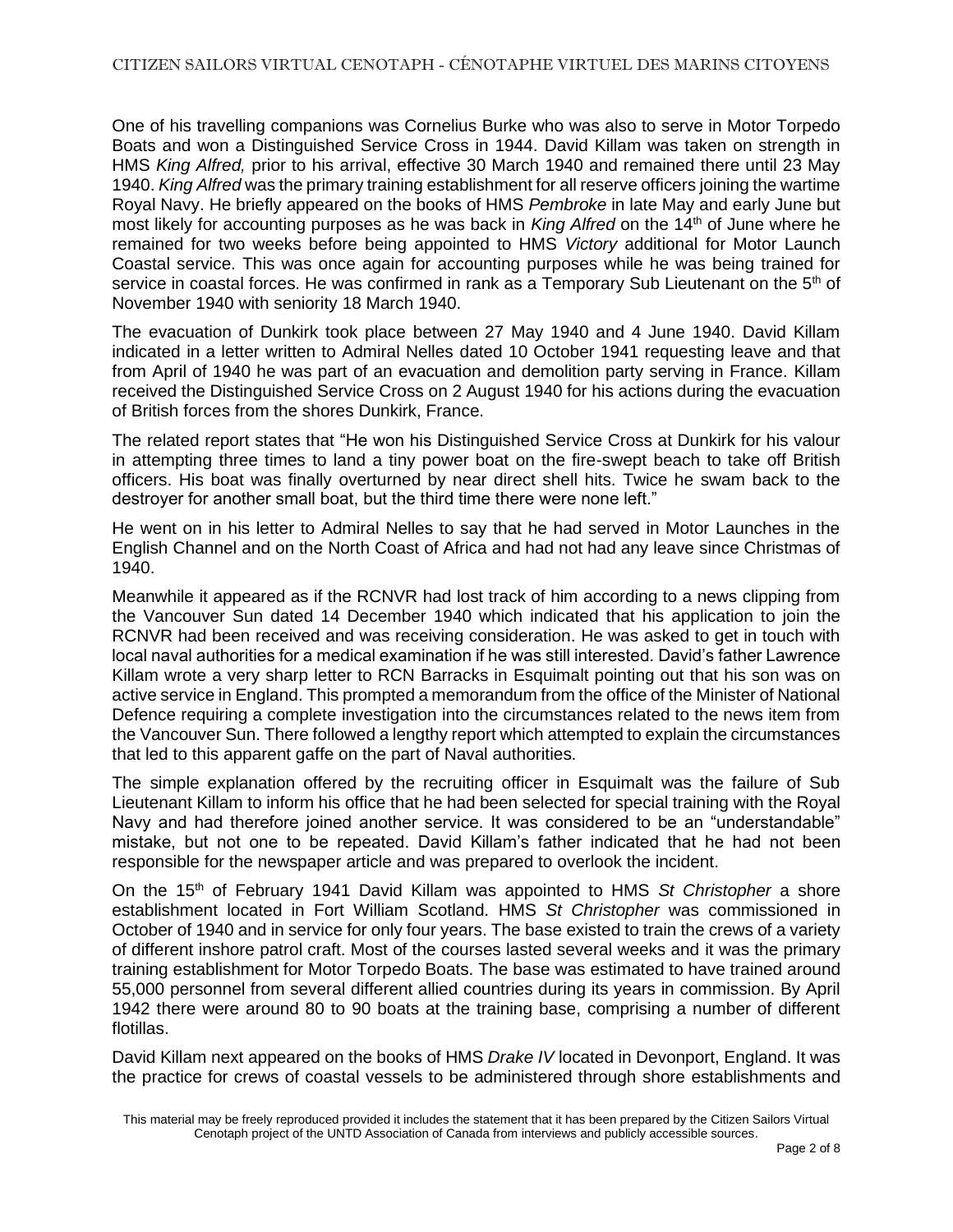billeted ashore in hotels or sometimes temporary base accommodation. He was the spare  $1<sup>st</sup>$ Lieutenant of the 7th Motor Launch Flotilla. By 26 May 1941 he was part of the crew of *Motor Launch 272* where he served for 606 days much of it on the coast of North Africa. During this time, he was carried on the books of HMS *Pembroke*. He was promoted Lieutenant on 18 March 1942.

The leave requested in the letter written in 1941 did not allow a return to Vancouver until January of 1943. During the period from the  $22<sup>nd</sup>$  of January 1943 until the 22 of March 1943 he was held on the books of HMCS *Stadacona* with the additional note that he was to be returned to the Royal Navy. He was transferred to HMCS *Niobe* for HMS *Attack* on the 25th of May 1943. The records for both *Stadacona* and *Niobe* make it clear that he is RCNVR and on loan to the Royal Navy. HMS *Attack* was yet another administrative unit for Royal Navy coastal forces. It was located in Portland, England but later moved to London. While attached to HMS *Attack* on the 22nd of February 1944 he was appointed in command of *Motor Torpedo Boat 460.* He remained in command of MTB 460 for 130 days until her loss on the 2nd of July 1944.

MTB 460 was listed as a tender to HMCS Stadacona and part of the 29<sup>th</sup> Motor Torpedo Boat Flotilla. The 29th Motor Torpedo Boat Flotilla was manned and crewed by Royal Canadian Navy (RCN) reservists in service with the Coastal Forces of the Royal Navy.

The flotilla was formed in March 1944 under the command of Lieutenant Commander Anthony Law (RCNVR) and equipped with eight British built 71 ft 6ins (Mk.VI) Type 'G' MTBs with a displacement of 44 tons. The complement consisted of 2 officers and 14 men. "G" MTBs were armed with 1-6pdr, 2-20mm and 4-18in torpedoes. These vessels were originally designed as motor gun boats (MGBs) but were modified and re-designated as MTBs. They were driven by three Rolls Royce or Packard V-12 Supercharged 1250 H.P. engines, each with a 2,500-gallon capacity of 100 octane gas. These vessels had an operational radius of about 140 miles while cruising at 25 knots, and a top speed of some 40 knots.

The first task assigned to the 29th MTB Flotilla was given to MTBs *460*, *462*, *464* and *465*. They were ordered to escort a clandestine mine gathering expedition to the German controlled Normandy coast. On 16 May 1944 the Canadian MTBs proceeded to the French Coast along with two British MTBs assigned to protect them while allowing volunteers to land ashore by small craft to acquire sample mines from the German beach defence. They accomplished their mission undetected, and the captured mines provided much needed intelligence prior to the Allied D-Day landings.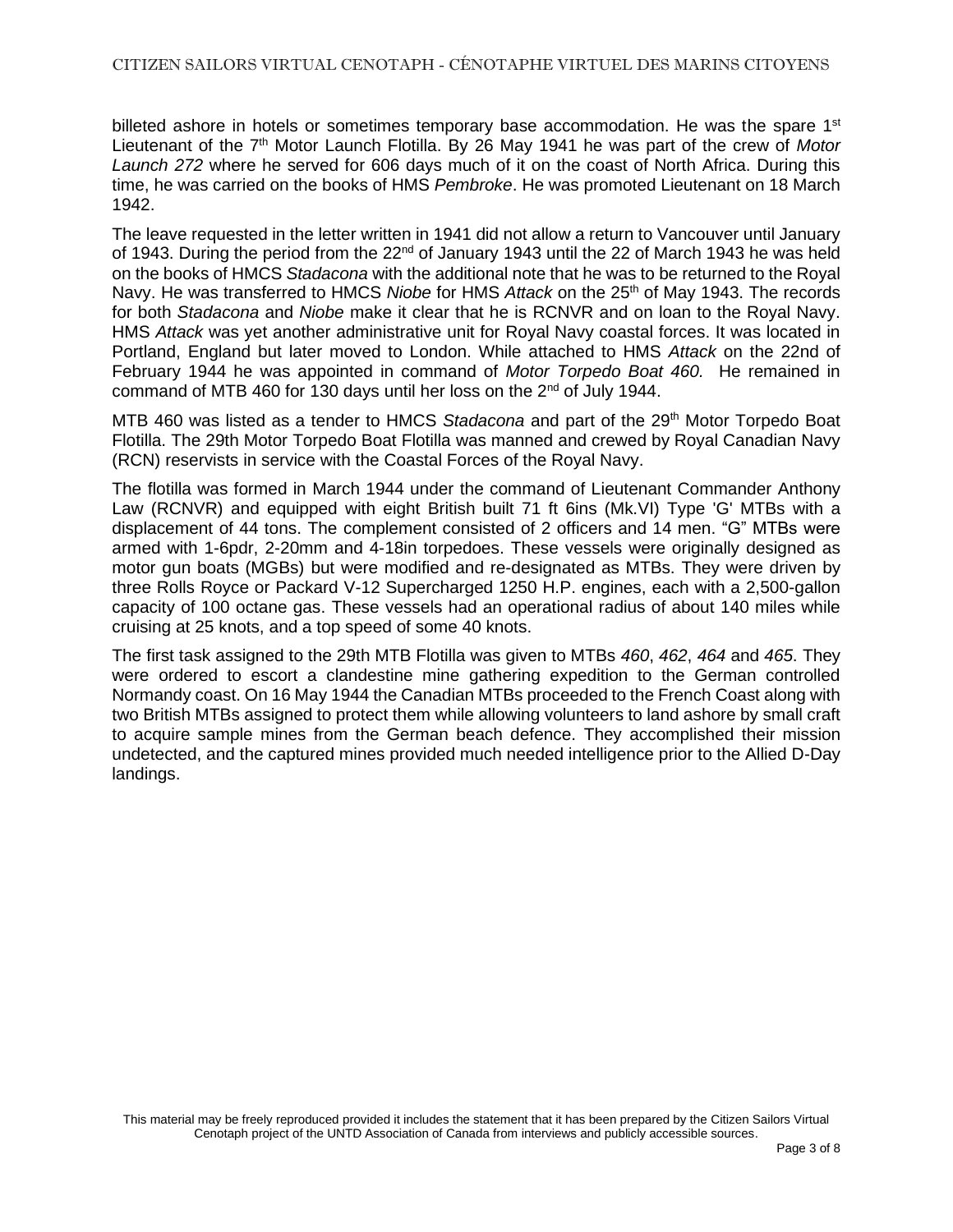

Between 20 and 22 May 1944, the 29th MTB Flotilla joined RCN Tribalclass destroyers and the Canadian 65th MTB Flotilla to intercept enemy coastal convoys in the English Channel. Targeting German schnellboote (Eboats), escort ships, merchant vessels; the MTBs lured German destroyers

within the gun range of the accompanying heavier warships. Following this success, on 27 May 1944 the 29th MTB Flotilla moved to HMS *Hornet* Coastal Forces Base at Gosport (Portsmouth), in preparation for Operation NEPTUNE, the naval phase of Operation OVERLORD, in June 1944.

During the Normandy invasion on June 6, 1944, the 29th Flotilla was assigned to guard the eastern edge of the invasion fleets, while the 65th Flotilla was assigned to protect the western edge. Following the invasion, the MTBs of the 29th Flotilla patrolled the 15 km distance between the eastern flank of the assault area and the German naval base at Le Havre. Each night three or four Canadian MTBs waited until larger Allied ships tracked the German surface ships. The German vessels attempted to either attack the allied assault area or to transport supplies into Le Havre. These forays often resulted in short, sharp engagements with the Germans turning back to safety once they realized that heavier Allied surface forces were in the area. The 29th Flotilla continuously carried out this task through August 1944.

A press report stated, "In the early darkness of D-Day the flotilla of four torpedo boats spotted a pack of German R-boats heading toward the convoy route off Le Havre and quickly gave chase, driving them away after 20 minutes exchange of gunfire. The following night the experience was repeated except that on this occasion it was German destroyers that were met and chased away." For this action, Lieutenant Killam and his crew were congratulated by Rear Admiral Philip Vian, commander of British naval forces.

The words of the flotilla commander Lieutenant Commander Anthony Law, RCNVR best describe the difficulty of continuous operations by MTBs off the coast of France in 1944.

The officers and men were beginning to show the strain caused by months of these nerve-wracking operations, and this combined with irregular meals was responsible for many of us losing weight. The 29th was battle-weary, and we were beginning to feel that we could not last much longer under the severe conditions: mines going off, shore batteries pounding on us; and dive bombers, like vicious bats, roaring out of the night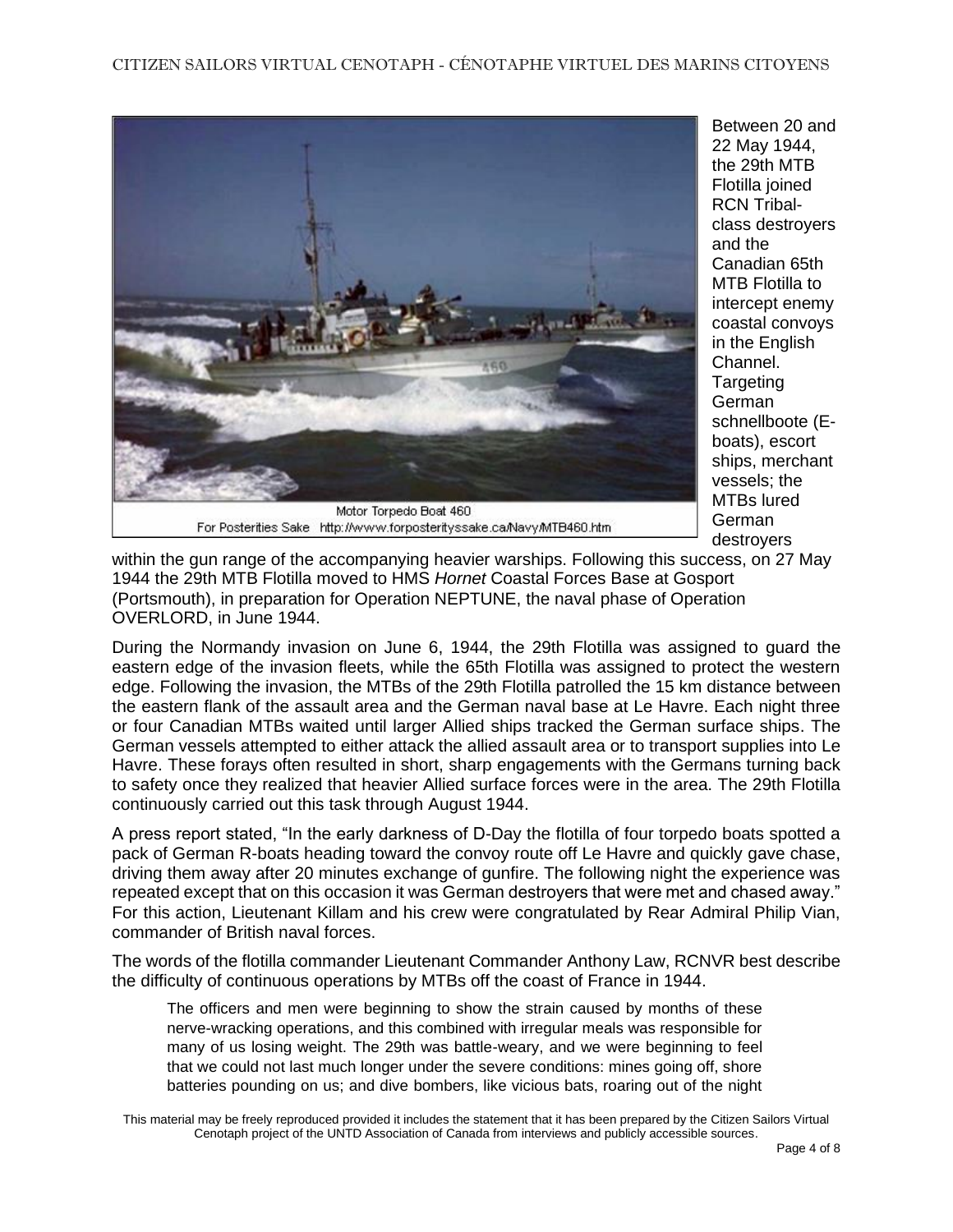and putting the fear of God into us…the personnel of the 29th were falling victim to horrible, haunting fears, and the boats, whose arduous task of defending the anchorage had almost burned them out, were badly in need of repair.

On the 2nd of July MTB *460* struck a mine with the loss of ten lives. MTBs *460* and *465* were returning from a patrol when *460* suddenly disintegrated. A sheet of flame lifted skyward, followed by a column of water and debris which rose two hundred feet in the air, and showered back upon MTB *465* sailing a hundred yards astern. Only six men of the crew were recovered, the Commanding Officer, Lieutenant David Killam, and nine of his men being lost. Killam survived the explosion and was heard shouting to rescuers in the misty conditions, "carry on, don't worry about me." He was 26 years and 8 months of age and left a wife and a nine-month-old son at his time of death.

Mrs. Elizabeth Killam received the official Telegram reporting that her husband was missing on war service dated the 5<sup>th</sup> of July 1944. This was followed by a letter dated the same day which also used the word "missing." The letter confirming his death appeared to have been dated 19 December 1944 but appeared to have been altered by pen and ink. The other dates stamped on the letter confirmed that it was sent at some date between the 19<sup>th</sup> and the 29<sup>th</sup> of December. On the 11th of January 1945 David's father, Lawrence Killam, wrote the Naval Secretary a long letter in which he stated in no uncertain terms that he had considerable difficulty with the tone and timing of the 19<sup>th</sup> of December letter from the Naval Secretary.

I fully understand that for official purposes all missing members of defence forces must be presumed dead at the end of specified periods. In view, however, of the very great number of wives or mothers who still keep hoping and who many of these men will eventually return, I wish to respectfully record my very strong opinion that your board takes the trouble to unconsciously produce unnecessary unhappiness."

In the case of missing men, you could very well leave out of communications the use of the word "late" and other references indicative of there being no hope. In particular, a letter sent to arrive on Christmas Day expressing appreciation for the sacrifice of lives was certainly sent in a spirit of kindness (but) resulted in making certain that the recipients would find it difficult to enjoy the day.

This prompted two letters of response from the Naval Secretary both, oddly, written on the 24<sup>th</sup> of January expressing regret for the timing of the letter and confirming that David Killam was dead. One of these letters was considerably more detailed than the other and at some length detailed the loss of MTB *460* and attempted to explain the use of the terms "missing", "dead" and "late." There was in addition a paragraph that indicated that many casualty letters had been held back so that they would not arrive on Christmas Day.

The family of David Killam were not prepared to accept at face value his death without exploring the possibility that he might be "missing" and possibly a prisoner of war.

Lawrence Killam wrote again on the  $11<sup>th</sup>$  of May 1945 to the Officer in Charge of Records.

A press notice dated Paris April 19<sup>th</sup> stated that the United States 3rd Army had obtained Germany's complete roster of prisoners-of-war.

I am anxious to learn if the name of Lt David A Killam, DSC, RCNVR, reported missing in the English Channel off the French coast on or about July 3, 1944, was included in this list.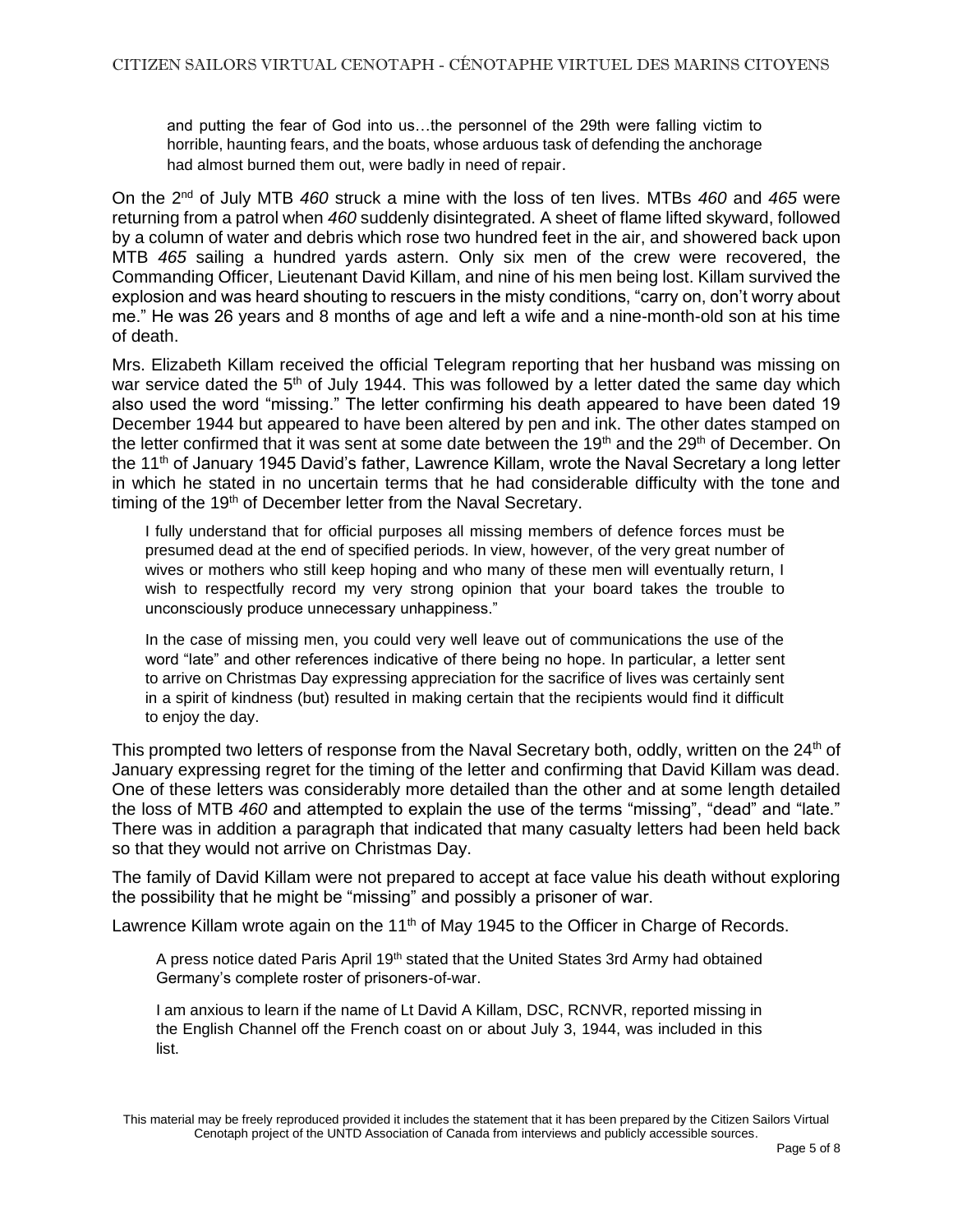Once again, he got a prompt response from the Naval Secretary dated 21 May 1945 which stated that German Casualty Records had been captured intact and that they would be searched for any record that indicated David Killam might have been captured. "Every effort would be made to expedite this inquiry." It was not, however, until the  $1<sup>st</sup>$  of December 1945 that a final letter was sent making it clear that "German Casualty Records (had) failed to reveal any information regarding the fate of your son…"

It was very clear that prominent families of men like David Killam caught the attention of the Naval Establishment when they were prepared to write letters.

David Killam had a Will which named his wife, Elizabeth Killam, as the sole beneficiary. A joint account held with his wife at the Bank of Toronto had \$1,937.25 on deposit. In addition, there was a Sun Life insurance policy in the amount of \$1,000 which named his wife as the beneficiary. Two amounts were paid by the Department of National Defence, the first for back pay and allowances in the amount of \$171.07, and the second the War Service Gratuity for \$1,346.33.

In "Other Particulars" relating to his estate if was noted that he had lost "two full service (dress) and equipment" at Dunkirk and lost "all belongings in London bombing – complete new equipment and watch." The note implied that he was in debt for replacing these items.

Officers and men serving in the MTBs and other small craft did not carry with them many of their personal possessions. A complete inventory of David Killam's personal effects was sent to the family dated 14 August 1946. This included all his clothing, books and miscellaneous other items. Of particular interest were membership cards for the various clubs David Killam belonged to in London and other English cities. These included the Woolley Lamb Club, Frisco's, The Clausentum Club, The Sixty-Six Grosvenor St. Club, The Chalet Dance Club, Maxim's, The Veymouth Services Club, Haymarket Club, The Jokers Club and the RN and RM Junior Officers Club. These would have all been wartime clubs and not one of them still exists, but time spent ashore was obviously put to good use.

For his service Lieutenant David Killam was awarded the 1939-45 Star, the Atlantic Star and Clasp the Africa Star, the Defence Medal and the Canadian Volunteer Service Medal and Clasp. The record indicated that these were "despatched" on the 7th of October 1944, but not specifically to which member of the family.

The Distinguished Service Cross was awarded, as per London Gazette dated 2 August 1940, *'*For courage and resource in withdrawal of troops in neighbourhood of Le Havre'.

Memorial Crosses were sent to Mrs. E. H. Killam on 8 January 1945 and Mrs. L. Killam on 17 March 1945. It was noted in the file that by the 31st of October 1951 Elizabeth Killam had remarried and she was now Mrs. E. H. Craig and living at 4763 West 2nd Avenue.

A footnote to the Memorial Crosses awarded to David Killam's widow and mother was located in a Vancouver Sun article written by David Carigg on 20 January 2020:

Two memorial crosses linked to a Vancouver-born Second World War hero, naval Lieut. David Allison Killam, are back in family hands after being spotted for sale on eBay. The small crosses — that are copies of memorial crosses issued to Killam's widow and mother after he drowned on July 2, 1944 — were spotted by Ontario-based Dave Thomson. Thomson spends his spare time reuniting families with military medals, work for which he has received a commendation from the Department of Veteran's Affairs… On Tuesday, Postmedia News reported the medals were for sale, and soon after the Killam family were notified… The family has purchased the medals from the Ontario-based dealer but are at a loss to explain how they got there. Maud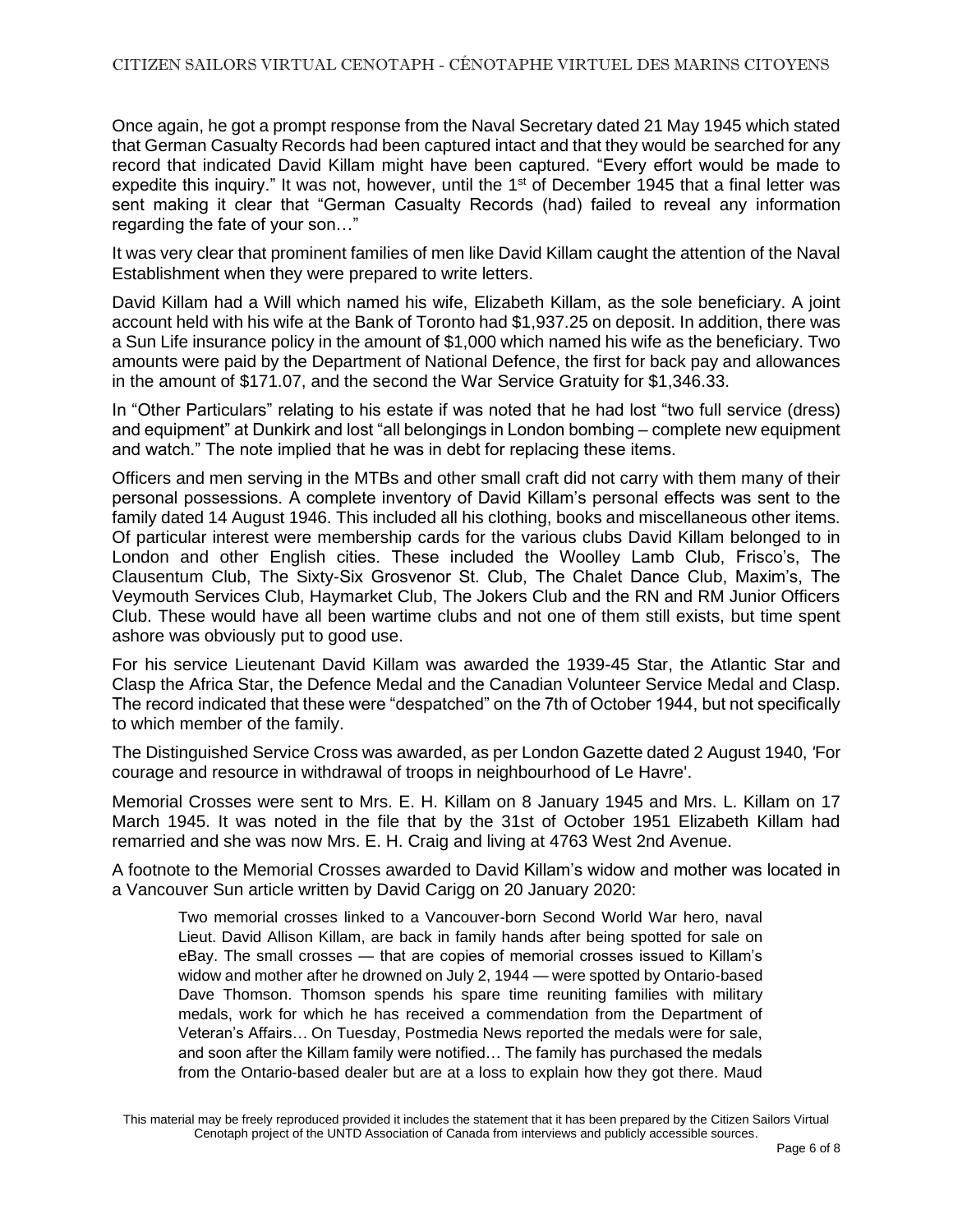Killam said it was "not our family behaviour" to let anything of historical interest go. The original memorial crosses and his other medals are kept by David Killam's grandson.

Lieutenant David Killam is commemorated on Page 352 of the Second World War Book of Remembrance. His name appears on Panel 10 of the Halifax Memorial in Halifax, Nova Scotia. His name also appears on the Motor Torpedo Boat Memorial in the Naval Museum of Manitoba. Mount Killam on Gambier Island in Howe Sound was named after him.

## **Prepared By:**

Lieutenant Commander (Ret'd) Robert W. White (HMCS Discovery 1960 – 1989) Citizen Sailor Virtual Cenotaph Research Team.



## **Sources:**

- 29th Motor Torpedo Boat Flotilla: Coastal Forces of the Royal Canadian Navy: https://en.wikipedia.org/wiki/Coastal\_Forces\_of\_the\_Royal\_Canadian\_Navy
- A Short History of St Christopher: http://www.mbriscoe.me.uk/stchristopher.html Retrieved 3 May 2022
- Canadian Virtual War Memorial: https://www.veterans.gc.ca/eng/remembrance/memorials/canadian-virtual-warmemorial/detail/2558623?David%20Allison%20Killam Retrieved 2 May 2022
- Commonwealth War Graves Commission Database profile for David Allison Killam
- Find a Grave: https://www.findagrave.com/memorial/56172034/david-allisonkillam Retrieved 2 May 1944
- For Posterities Sake: http://www.forposterityssake.ca/Navy/MTB460.htm Retrieved 2 May 2022 Retrieved 2 May 2022
- Forces War Records: https://www.forces-warrecords.co.uk/namesearch/?FirstName=David&Surname=Killam&RecordType=N otSelected&RecordDateStartYear=1700&RecordDateEndYear=2022&Step=1&R eceivedGallantryAward=True Retrieved 3 May 2022
- HMS St. Christopher: https://en.wikipedia.org/wiki/HMS\_St\_Christopher\_(shore\_establishment) Retrieved 3 May 2022
- Killam, David Allison, 29 January 2017: http://www.blog44.ca/mariam/2017/01/29/killem-david-allison/ Retrieved 2 May 2022